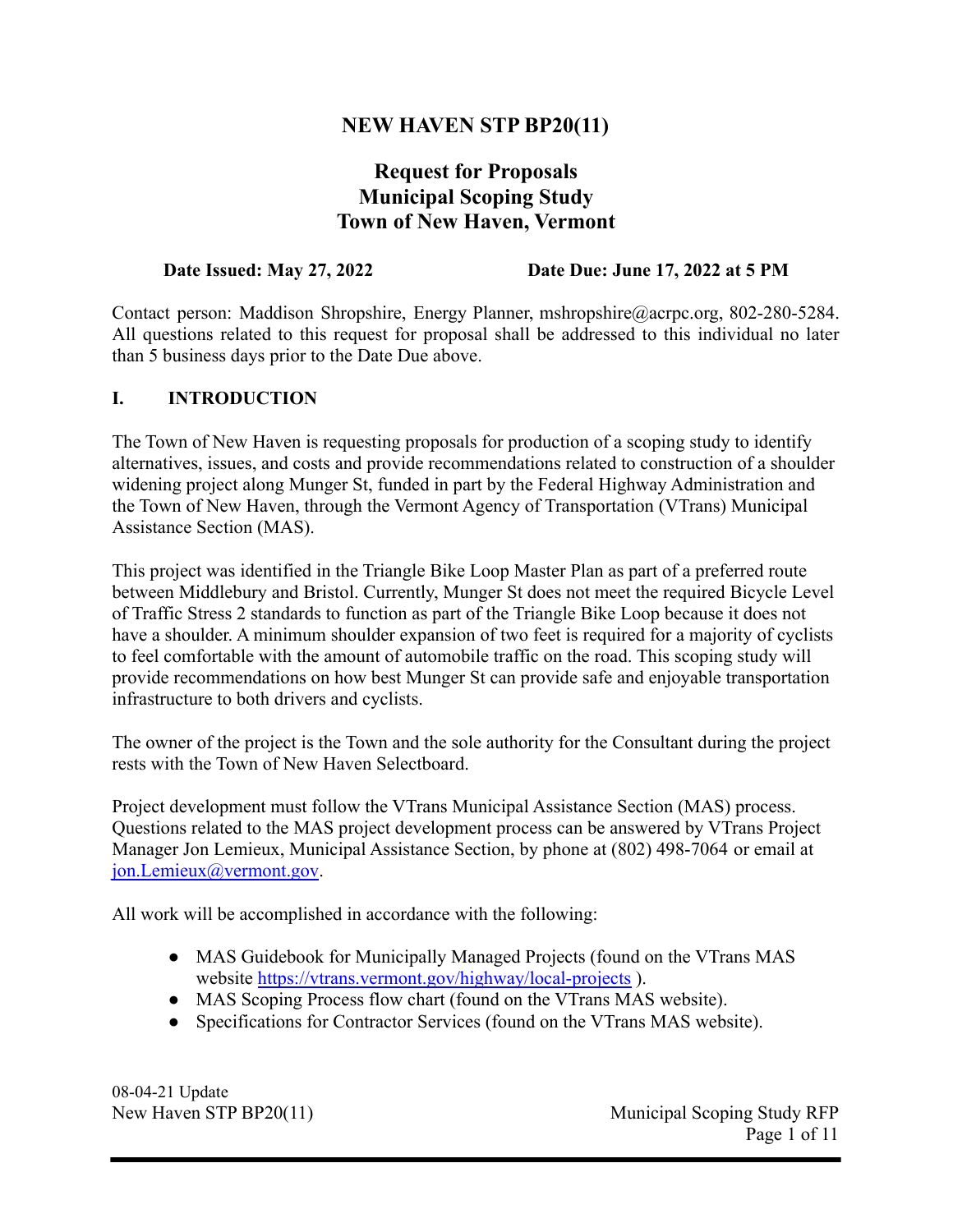## **II. SCOPE OF WORK**

In general, the scope of this project will consist of a planning process that identifies the needs of bicyclists within a defined area taking into consideration the existing conditions. The outcome of the process will be:

- Identification and prioritization of improvements
- A public involvement process to ensure local input and support of projects
- An assessment of historic, archaeological and environmental impacts
- Clear, written documentation of project issues and overall feasibility
- A complete preliminary cost estimate for further engineering, project administration, environmental review, and construction

The draft and final reports will include all elements of this RFP in a format outlined in section L.

## **A.) Project Kickoff Meeting**

Meet with Town and State officials (VTrans Bicycle and Pedestrian Section staff or Transportation Alternatives Coordinator) and a local project steering committee (if applicable) to develop a clear understanding of the project goals, objectives, timelines and deliverables.

## **B.) Compile Base Map/Document Existing Conditions**

Compile a base map using available mapping including VT Digital Orthophotos, digital parcel maps for the Town (if available) and other natural resource-based GIS data available from the RPC or the Vermont Center for Geographic Information (VCGI). The compiled information must be displayed in an ArcView-compatible format. Display of typical sections and other engineering type drawings may be done with software other than ArcView. Existing conditions to be noted include presence of existing pedestrian/bike facilities, roadway widths, subsurface drainage and any other items the consultant feels are appropriate. Additional items to be mapped may include natural resource constraints, utilities, historic and archaeological impacts, etc. Additionally, the consultant will collect traffic information such as the Average Daily Traffic, pedestrian and bicycle counts and available crash data. The consultant may elect to undertake a topographic survey to map roadway widths more accurately, location of existing buildings, drainage facilities and any other features that may be critical to the design of the project.

## **C.) Local Concerns Meeting**

The consultant will organize and moderate a local concerns meeting with Town representatives and State officials (including the District Transportation Administrator, Permitting and Traffic Operations when on the State system.) This meeting is with the

08-04-21 Update

New Haven STP BP20(11) Municipal Scoping Study RFP Page 2 of 11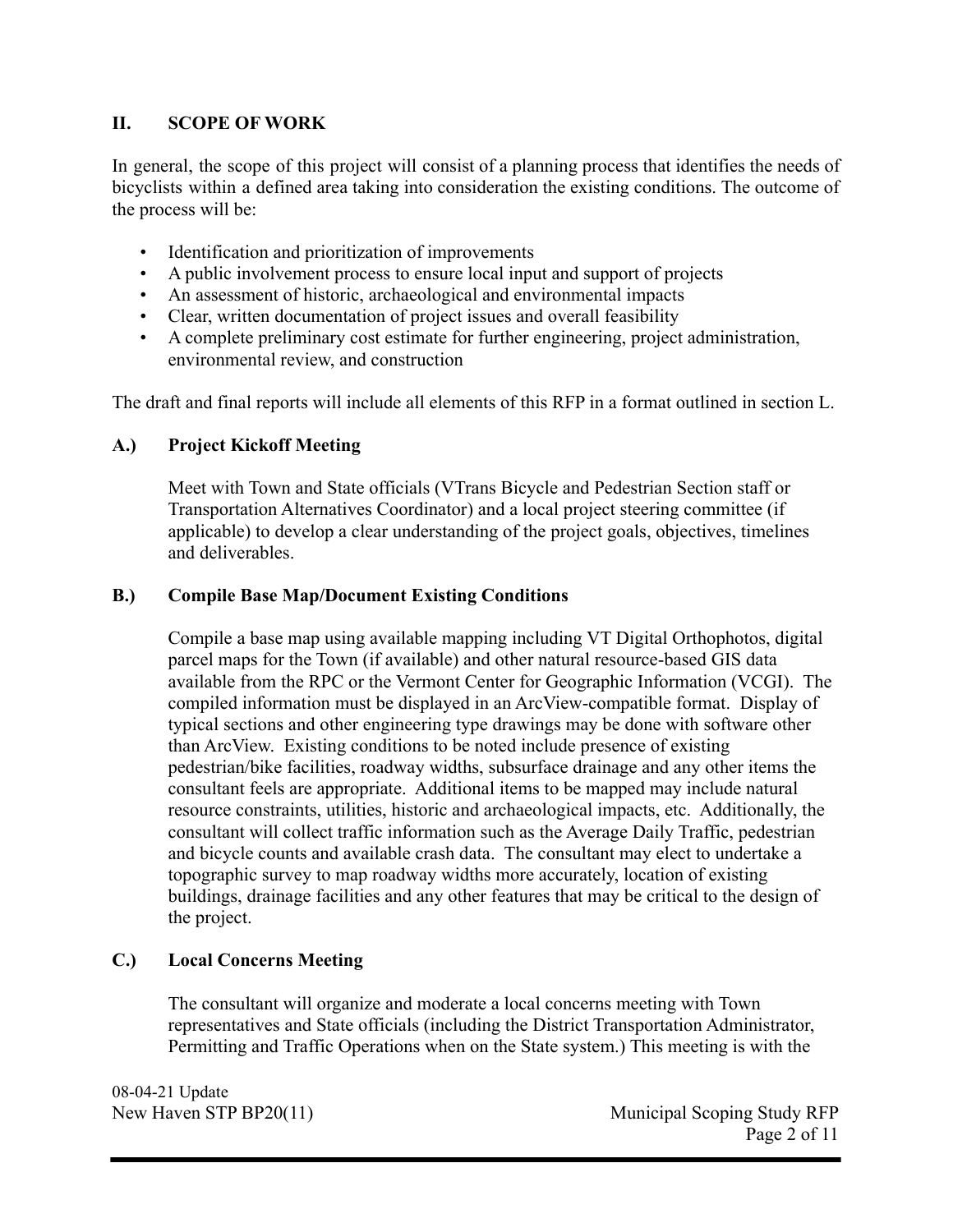public to develop a clear understanding of the project goals, objectives and concerns. This meeting may be an opportunity to discuss any future maintenance issues or concerns with the proposed project. As an outcome of the local concerns meeting and the project kickoff meeting, the consultant will develop a Project Purpose and Need Statement for proposed improvements. The consultant will generate this statement based on local input and an understanding of existing conditions. Items that may be discussed (especially for shared use paths) are what different user groups are anticipated/desired (e.g. bicyclists, roller-bladers, snowmobiles in winter, etc.) and what surface type is desired.

## **D.) Identify Land Use Context**

The consultant will identify the existing and proposed land uses in the project area as well as the overall context of the area where the project is proposed (e.g. rural, suburban, village area, etc.) Based on existing land use patterns and potential connections to planned or existing pedestrian and/or bicycle facilities, the consultant will document predicted and existing pedestrian/bicycle travel patterns to gain an understanding of the best location for new sidewalks/bike facilities. The consultant shall discuss how the proposed project fits in with the overall bicycle or pedestrian network in the community.

## **E.) Develop Conceptual Alternatives**

In cooperation with the Town staff the consultant will be responsible for identifying potential alternatives for the proposed bicycle and/or pedestrian facilities utilizing the information compiled for the base plan, and site visit(s). Conceptual alternatives should also include roadway crossing needs. If a shared use path paralleling a road is proposed, the alternative of providing on-road accommodation for bicyclists should be discussed. If a proposed alignment includes off road (shared use path) and on road bike facilities, discuss how these transitions will be made. The consultant will also review the proposed alternatives to ensure that they meet the Americans with Disabilities Act Accessibility Guidelines and other applicable State and Federal requirements.

If the proposed improvement covers a large distance and will likely be implemented in phases, the consultant shall make suggestions about how to break up the project into logical segments. The consultant will develop typical sections for the different alternatives that show basic dimensions and, if applicable, where the facility is located within existing road rights of way and in relation to travel lanes, shoulders, existing building faces and other features.

As part of developing alternatives, the consultant will become familiar with the most recent edition of the "[Work Zone Safety & Mobility](https://vtrans.vermont.gov/sites/aot/files/highway/documents/workzone/Work%2520Zone%2520Safety%2520and%2520Mobility%2520Policy%2520and%2520Guidance.pdf) Policy and Guidance" Document and assess the impact of the project construction on existing vehicle, pedestrian and bicycle traffic. An initial determination should be made as to what level of project significance (Project Type - A, B, C or D) is likely to result from project construction. The study shall include a section on traffic management that discusses the possible

08-04-21 Update

New Haven STP BP20(11) Municipal Scoping Study RFP Page 3 of 11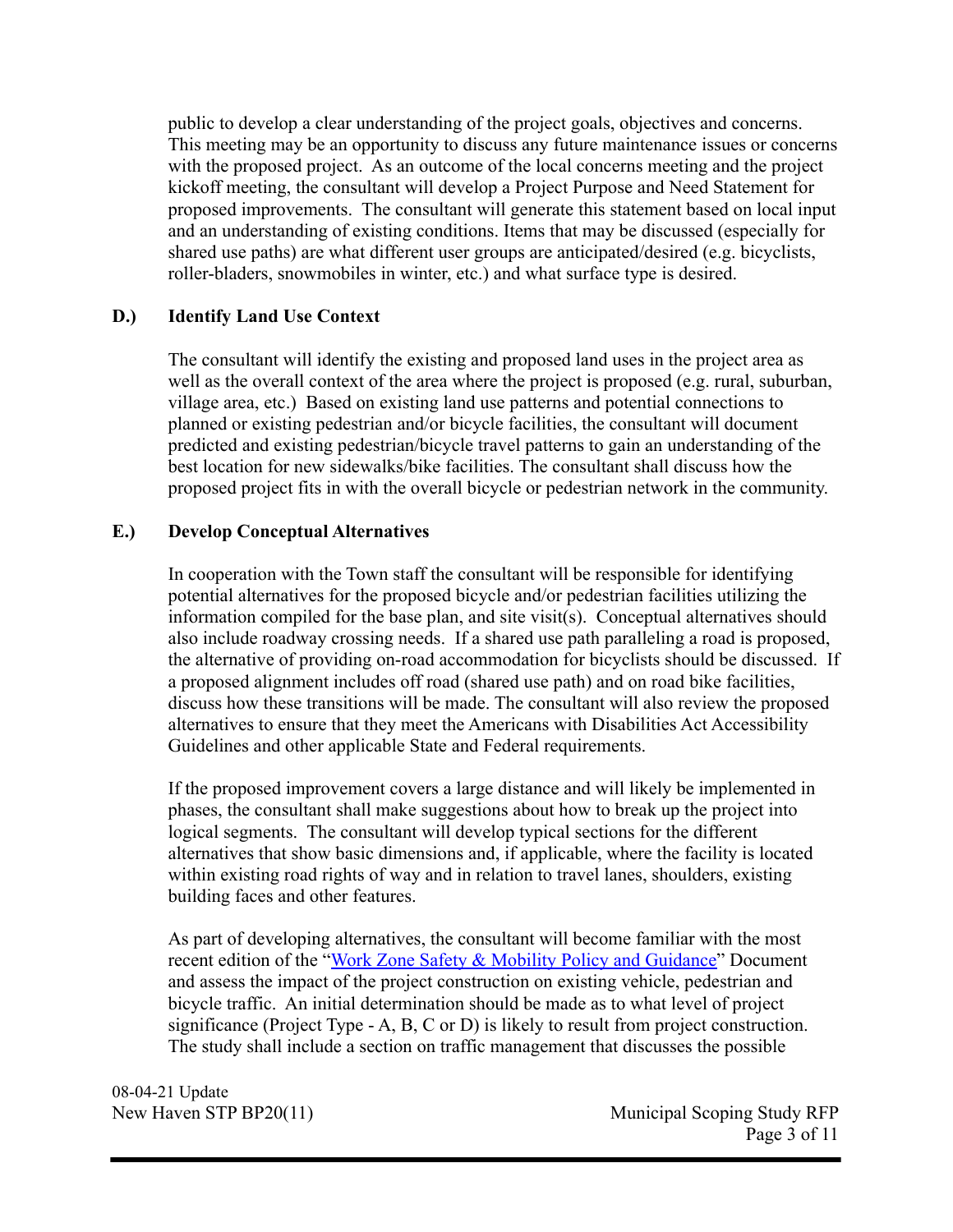impacts, what stakeholders may be impacted and what measures are likely to be needed to address work zone impacts during construction. If traffic control measures, including any needed temporary pedestrian facilities, are needed, their cost shall be identified in the overall costs for each alternative.

Note that if proposed alternatives lie within State of Vermont rights-of-way, coordination with various sections of VTrans must take place. At a minimum, the District Transportation Administrator and the Permitting Services section (provide permits for work in State ROW) should be involved. Other possible sections are Traffic Operations Unit (crosswalks, signs, traffic signal warrants), Structures (bridges and culverts) and Highway Safety and Design (changes in lane configurations or turning lanes).

## **F.) Identify Right-of-way Issues**

Compile all right-of-way and abutting property ownership information along the proposed alignment of the project, including roadway and railroad where applicable. This information should identify public/private ownership and any existing easements or restrictions (e.g. Act 250 permits) on affected property. Map right-of-way information on the same base mapping as the existing conditions – Task B). If the project is located along a state highway and will cross existing commercial or residential driveways that are excessive in width, a discussion should be included of the impacts of modifying the driveway to meet current standards (access management). The existing width of state highway right-of-way should be confirmed with the VTrans ROW section. ROW data for the state system can be requested by going to the following link – <http://tinyurl.com/qgv5jua>.)

## **G.) Identify Utility Conflicts**

Identify and discuss all public and private underground and overhead utilities (water, sewer, fiber optics, electric, TV, cable, phone) in the project area. Include a preliminary assessment of whether any relocations will be required. Will the relocations occur outside of the existing Rights of Way? For underground utilities, an assessment should be made of whether they will be impacted by construction of the proposed improvements. The assessment should include identification of owners of potentially impacted utilities.

## **H.) Identify Natural and Cultural Resource Impacts and Permitting Requirements**

Identify natural and cultural resource impacts including wetlands, surface waters, floodplains, river corridors, lake shorelands, flora/fauna, endangered species, storm water, hazardous material sites, forest land, historic, archaeological and architectural resources, 4(f) and 6(f) public lands, and agricultural lands. Identify potential impacts on these resources and permitting requirements, including the potential for review under Act 250.

08-04-21 Update

New Haven STP BP20(11) Municipal Scoping Study RFP Page 4 of 11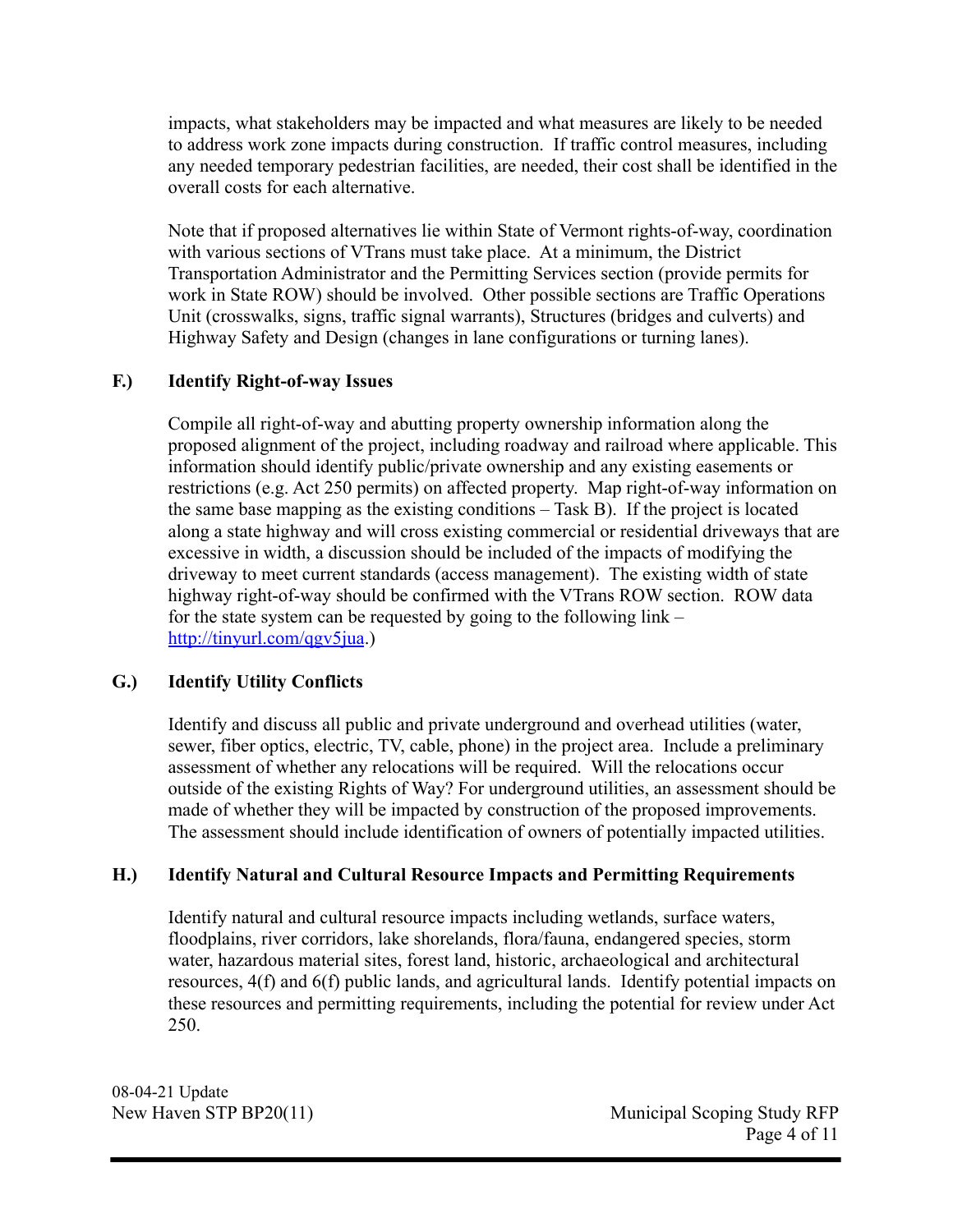All environmental resource work shall be conducted by qualified professionals in that field (i.e. wetland reviews conducted by qualified wetland biologists, historic preservation reviews by historic preservation professionals, archaeological reviews by archaeologists, etc.), and should be well documented in the scoping report. Reviews can be completed with remote sensing, maps, archives, professional judgment and minimal field work, if any. More detailed analysis of reviews will be completed during design stages of the project. Project area should be depicted on a map. Environmental resource areas and impacts should also be delineated/illustrated/or otherwise described on the map.

Historic and Archaeological resources will be reviewed to determine potential direct and indirect impacts to those resources. Consultants should identify a proposed Area of Potential Effects (APE) for both direct and indirect effects. For the Historic resources, the correct level of study for above-ground resources would be a survey that identifies properties in the APEs that are potentially eligible for listing on the National Register of Historic Places. For Archaeology, the correct level of effort is an Archaeological Resources Assessment (ARA) which involves no excavations, but identifies where and how much of a proposed project area has archaeologically sensitive land. This is based on the Predictive Model developed by the SHPO office, historic maps such as Beers, Wallings, Sanborn for urban areas, Google imaging using the timeline feature to potential land changes over the years and the On-Line Resource Center (ORC) for professional archaeologists conducting work in Vermont. See link below. Field visits may be required to verify any disturbance but at this preliminary level, a desk review may be sufficient to determine general sensitivity.

[https://accd.vermont.gov/historic-preservation/identifying-resources/online-research-cent](https://accd.vermont.gov/historic-preservation/identifying-resources/online-research-center) [er](https://accd.vermont.gov/historic-preservation/identifying-resources/online-research-center)

Because an alternative has not yet been selected, all Environmental Resource ID work shall include the general project area in which all proposed alternatives will take place. If alternatives are provided in the scoping report, then recommendations for the alternatives' impact on environmental resources shall be stated in the scoping report, along with anticipated permit requirements.

When possible, documentation from appropriate state and federal agencies (e.g. Agency of Natural Resources, Department of Fish and Wildlife, Corps of Engineers) should be included to summarize the extent to which resources may or may not be impacted. The consultant will identify any permits that will likely be needed for the project.

The Vermont ANR Natural Resource Atlas *and BioFinder* are web-based mapping tools which should be used to approximate natural resource features. The Atlas serves as a quick reference to help determine which resources, mentioned above, are possibly located within the project limits. To aid in the review the following web applications should be viewed and referenced.

ANR Natural Resource Atlas: <http://anrmaps.vermont.gov/websites/anra/>

● Wetland VSWI & Wetlands Advisory layers

08-04-21 Update

New Haven STP BP20(11) Municipal Scoping Study RFP Page 5 of 11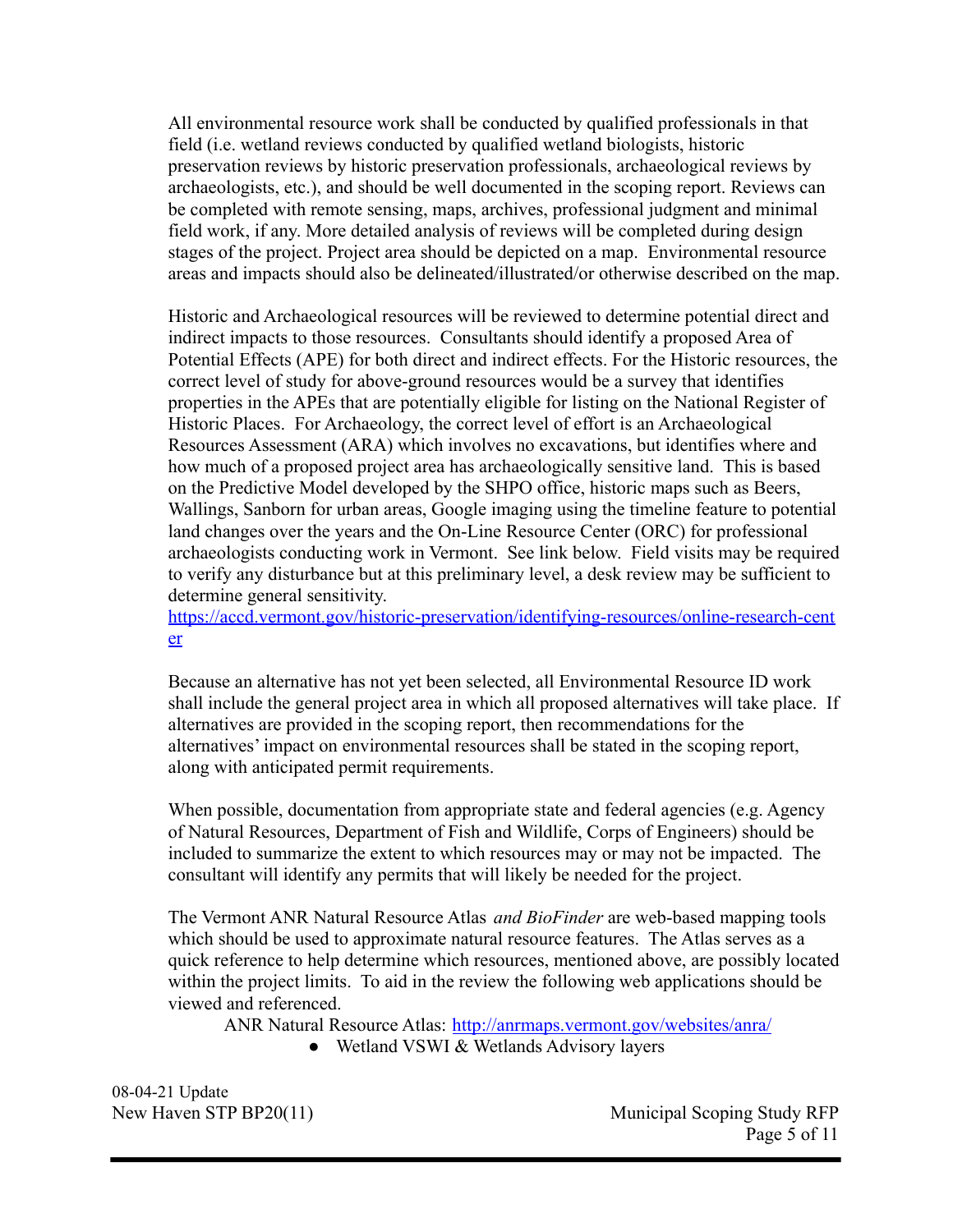- VT Fish and Wildlife Layers (RTE, uncommon species, deer wintering)
- Hydric Soils layers
- Rivers layers

ANR BioFinder: <https://anr.vermont.gov/maps/biofinder>

The Vermont Significant Wetland Inventory (VSWI) and Wetlands Advisory layers are good places to start to determine potential presence of wetlands although, all state significant wetlands are not mapped. The hydric soils mapping indicates additional areas where wetlands may be present. The actual boundaries and presence of wetlands must always be determined in the field by a professional wetland scientist.

The DEC Watershed Management Division has regional resource scientists who are available to help with project scoping and permitting requirements. For instance, the floodplain managers can help evaluate river corridors and whether certain types of bike and pedestrian facilities meet the State river corridor performance standard, i.e., fit within these dynamic areas without the application and maintenance of river channelization practices.

Improvements for bicyclists and pedestrians are likely to increase impervious surface area, especially where a closed, subsurface drainage system is proposed (new or addition to existing). An estimate of new, redeveloped and existing contributing surface areas should be included as well as an assessment of what will be required to obtain a stormwater discharge permit. An estimate of the area of earth disturbance that will result from the project should be included to assess the extent of mitigation that will be required under the ANR Construction Stormwater (erosion prevention and sediment control) permit.

During development of alternatives, the Consultant shall attempt to minimize discharges of untreated stormwater to surface waters or wetlands, particularly during smaller storms (1yr return frequency and smaller). Reasonable effort shall be made to identify and attempt to minimize conflicts and align project goals as practicable with known community stormwater master plans, tactical basin plans, jurisdictional features associated with State stormwater permits, planned stormwater retrofits and other related considerations which may be affected by the project.

This resource work will inform the alternative selection so that the project avoids and minimizes, to the extent practicable, impacts to environmental resources. Thorough and well-documented resource identifications will inform the selection of the Least Environmental Damaging Practicable Alternative (LEDPA) and development of Conceptual Plans. Scoping reports will be reviewed by the VTrans Project Delivery Bureau, Environmental Section

## **I.) Alternatives Presentation**

08-04-21 Update

New Haven STP BP20(11) Municipal Scoping Study RFP Page 6 of 11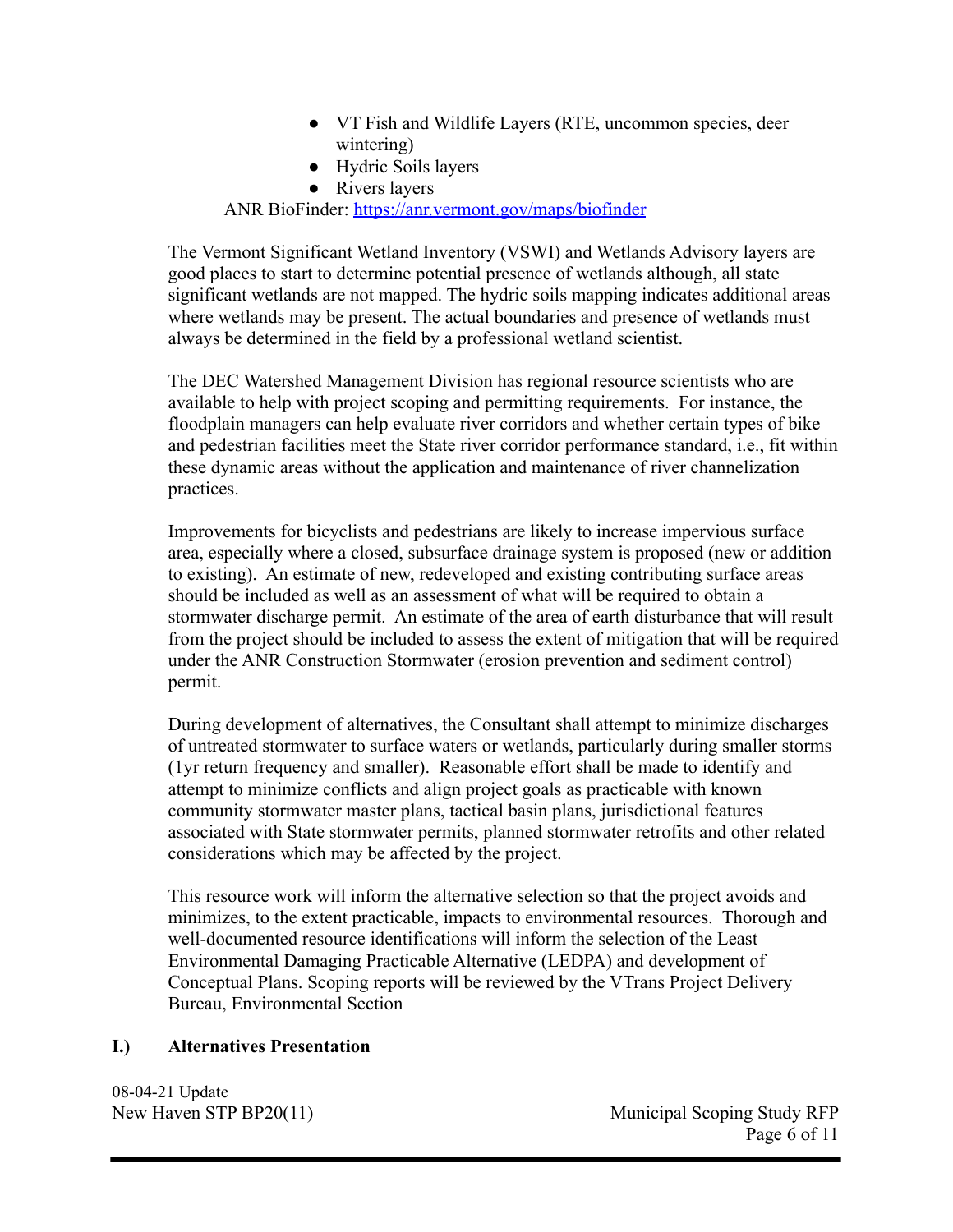All of the proposed alternatives (including a mandatory "no build" alternative) will be evaluated in an alternatives matrix. The matrix will include resource impacts, right of way impacts, utility impacts, ability to meet the project purpose and need, estimated cost and any other factors that will help the community evaluate the alternatives being considered. Taking into consideration previously gathered information, conduct a public informational meeting to present all the different alternatives that have been considered. The outcome of this meeting should be an alternative selected by the community for further development.

## **J.) Develop Preliminary Cost Estimates**

The consultant will develop preliminary cost estimates for further planning, design, construction and maintenance cost of the project. Construction cost estimates shall include preliminary bid item quantities. Per foot or lump sum costs will not be an acceptable substitute. The estimates should assume that the project will be constructed using a combination of Federal and local funding and will be managed by the local community. The cost estimates should include amounts for construction, engineering, municipal project management and construction inspection. If the project is to be completed in phases, cost estimates for each phase shall be provided.

#### **K.) Project Timeline**

The consultant will provide a project development timeline that takes the project through the design, permitting and construction phases assuming the use of a combination of Federal and local funding. If necessary, the consultant will develop a project phasing plan for construction of the project over a multi-year period.

## **L.) Report Production**

Using information gathered from the activities outlined above and from the meetings with the Town, submit draft and final reports outlining the findings of the study. The draft report must be submitted to VTrans for comment prior to issuing a final report. A minimum of 3 weeks must be allowed for VTrans review of the draft report. A public informational meeting will be held to review the draft report before completion of the final report. The consultant shall follow the report format shown below and is expected to include all of the elements listed in this RFP. It is expected that the local legislative body will endorse or decline the proposed project at this meeting.

#### **Recommended Format for Final Scoping Report:**

Purpose and Need of the Project Project Area and Existing Conditions Each Alternate Should Define:

08-04-21 Update

New Haven STP BP20(11) Municipal Scoping Study RFP Page 7 of 11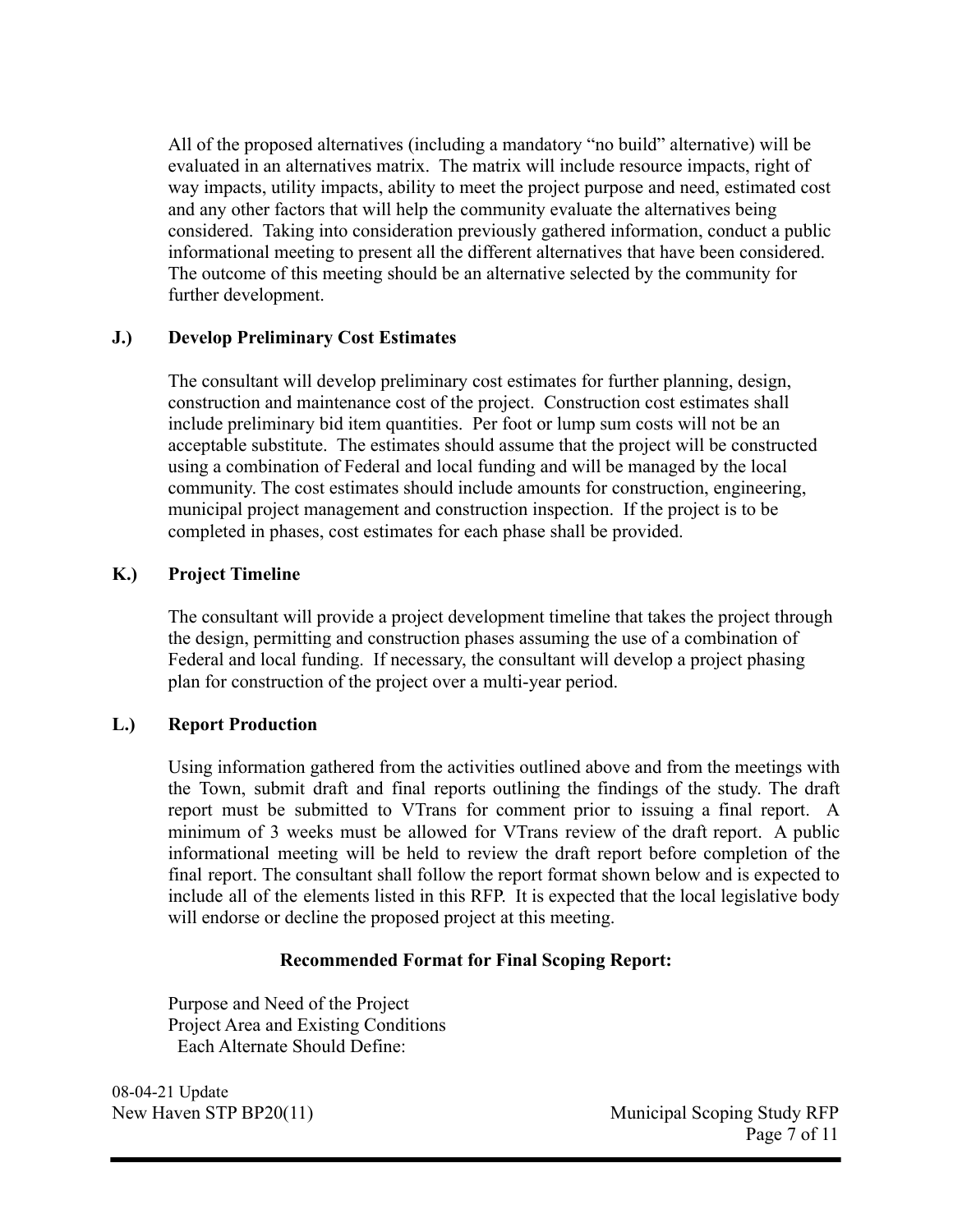- Right of Way Impacts
- Utility Impacts
- Natural & Cultural Resource Impacts
- Preliminary Project Cost Estimate

- Future Maintenance Public Involvement Compatibility with Planning Efforts Project Timeline Viability

## **III. STANDARDS AND DELIVERABLES**

- A) All documents should be provided in digital format. Adobe .pdf format is required for the draft and final reports.
- B) All data, databases, reports, programs and materials, in digital and hard copy format created under this project shall be transferred to the Town/City or RPC upon completion of the project and become the joint property of the Town/City or RPC and the State of Vermont when applicable.
- **C)** The consultant will provide one digital copy as an Adobe .pdf document of both the draft and final reports shall be sent to the VTrans project Supervisor / Manager, ACRPC project manager, and the Town.

## **IV. RESPONSE FORMAT**

Responses to this RFP shall consist of:

- **A.)** A technical proposal consisting of:
	- 1. A cover letter expressing the firm's interest in working with the Town of New Haven including identification of the principal individuals that will provide the requested services.
	- 2. A description of the general approach to be taken toward completion of the project, an explanation of any variances to the proposed scope of work as outlined in the RFP, and any insights into the project gained as a result of developing the proposal.
	- 3. A scope of work that includes detailed steps to be taken, including any products or deliverables resulting from each task.
	- 4. A summary of estimated labor hours by task that clearly identifies the project team members and the number of hours performed by each team member by task.

08-04-21 Update

New Haven STP BP20(11) Municipal Scoping Study RFP Page 8 of 11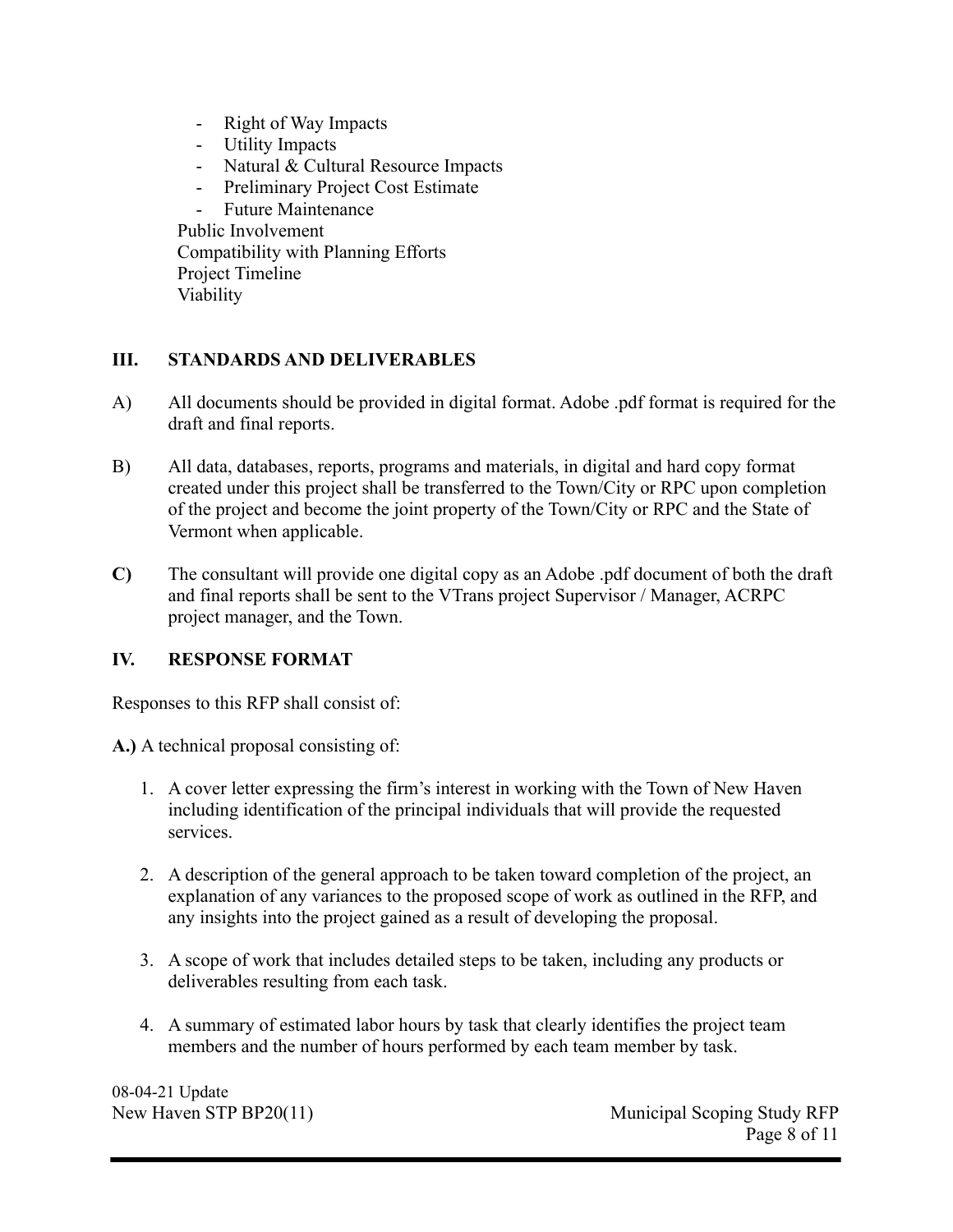- 5. A proposed schedule that indicates project milestones and overall time for completion.
- 6. A list of individuals that will be committed to this project and their professional qualifications. The names and qualifications of any sub-consultants shall be included in this list.
- 7. Demonstration of success on similar projects, including a brief project description and a contact name and address for reference.
- 8. A representative work sample similar to the type of work being requested.

Please note that Items  $1 - 5$  should be limited to a total of 15 pages. Resumes, professional qualifications and work samples are not included in this total.

**B.)** A separate cost proposal consisting of:

1. A composite schedule by task of direct labor hours, direct labor cost per class of labor, overhead rate, and fee for the project. If the use of sub- consultants is proposed, a separate schedule must be provided for each.

## **V. CONSULTANT SELECTION**

The Selection Committee is made up of three municipal representatives and the project manager from ACRPC. The Selection Committee will make a recommendation to the MAS Project Supervisor / Manager and the Town Selectboard to award a contract.

The proposal will be evaluated considering the following weighted criteria:

| Review Criteria                                                                                            | Weight | Maximum<br>Points | Weighted<br>Points |
|------------------------------------------------------------------------------------------------------------|--------|-------------------|--------------------|
| Qualifications of the firm and the personnel to be assigned<br>to this project.                            |        | 5                 | 10                 |
| Experience of the consultant personnel working together<br>as a team to complete similar projects.         | 3      | 5                 | 15                 |
| Demonstration of overall project understanding and<br>insights into local conditions and potential issues. | 5      | 5                 | 25                 |
| Clarity of the proposal and creativity/thoroughness in<br>addressing the scope of work.                    | 6      | 5                 | 30                 |
| Submission of a complete proposal with all elements<br>required by the RFP                                 | 2      | 5                 | 10                 |

08-04-21 Update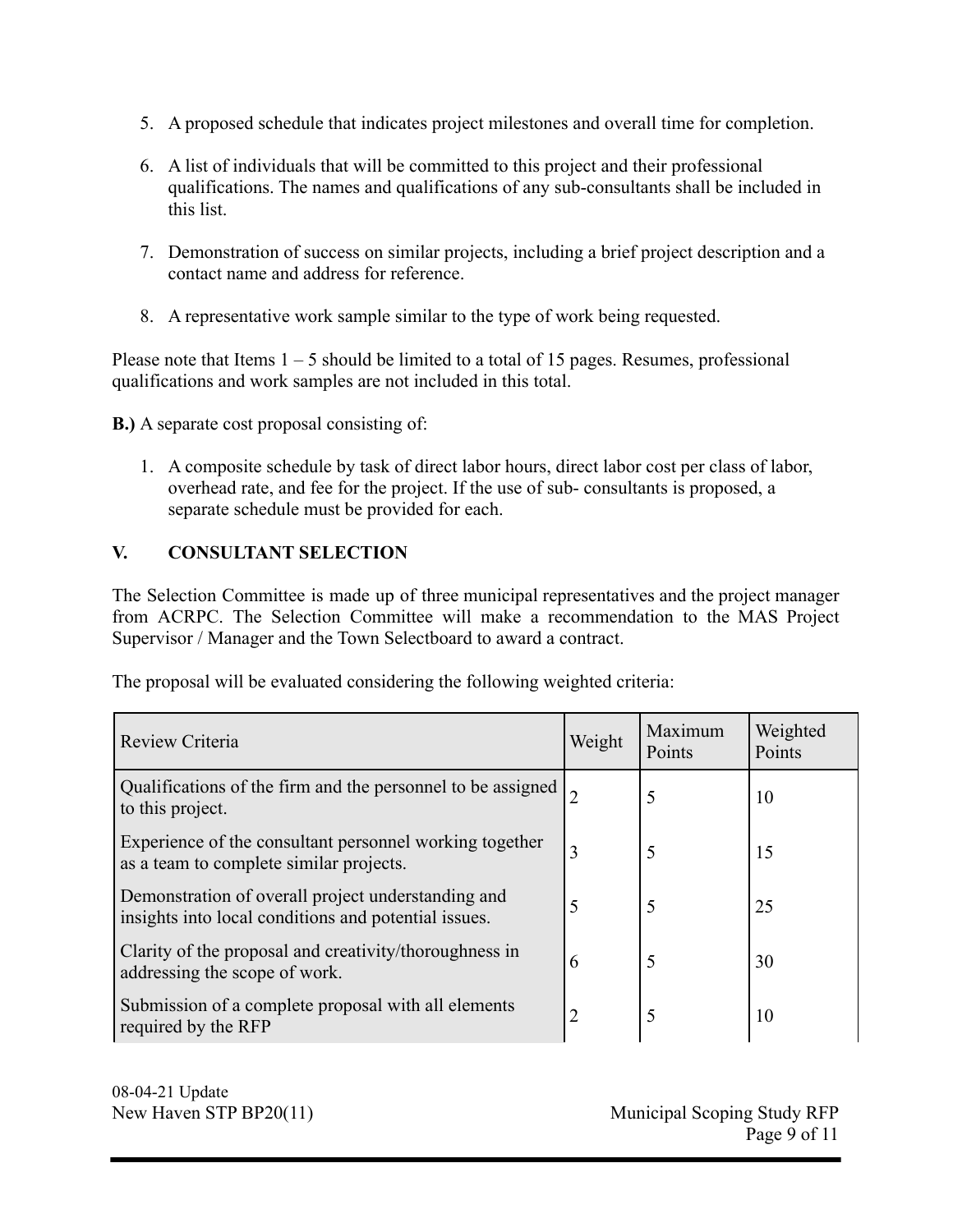| Quality of representative work sample |  |  |  |
|---------------------------------------|--|--|--|
| <b>TOTAL</b>                          |  |  |  |

Once the Technical Proposals are discussed and ranked, the cost proposals will then be opened and reviewed for consistency with, and in light of, the evaluation of the Technical Proposals. The selection committee may elect to interview consultants prior to final selection. The Town of New Haven reserves the right to seek clarification of any proposal submitted and to select the proposal considered to best promote the public interest.

The proposals will be evaluated and awarded based on the personnel presented in the Technical Proposal. Should the awarded consultant propose any substitutions to the project personnel they must submit a letter to the Municipality requesting approval of such a change. This change will also need to be approved by VTrans.

The committee will select the consultant on or about July 8th, 2022 to perform the services outlined in the scope of work. The rates that are proposed will be in effect for the complete term of the contract. Also, at that time, a notice of intent to issue the contract to the selected proposer will be mailed to all parties who submitted a proposal.

## **VI. SUBMISSIONS**

Consultants interested in this project should submit their proposal to the contact name and address indicated.

Submit as an electronic submission via e-mail with the technical and cost proposals submitted as two separate files, clearly marked as such, including the project name. Please inform the Contact Person prior to submission to avoid proposals being relegated to their spam or junk email files.

**Contact**: Maddison Shropshire [mshropshire@acrpc.org](mailto:mshropshire@acrpc.org) 802.388.3141 Project Name: New Haven STP BP20(11)

Proposals and/or modifications received after the date and time due will not be accepted or reviewed. No facsimile - machine transmitted proposals will be accepted.

All proposals, upon submission, become the property of the Town of New Haven. The cost of preparing, submitting and presenting is the sole expense of the firm. The Town of New Haven reserves the right to reject any and all proposals received as a result of this solicitation, to negotiate with any qualified source, or cancel this RFP in part or in its entirety, if it is in the best

08-04-21 Update

New Haven STP BP20(11) Municipal Scoping Study RFP Page 10 of 11